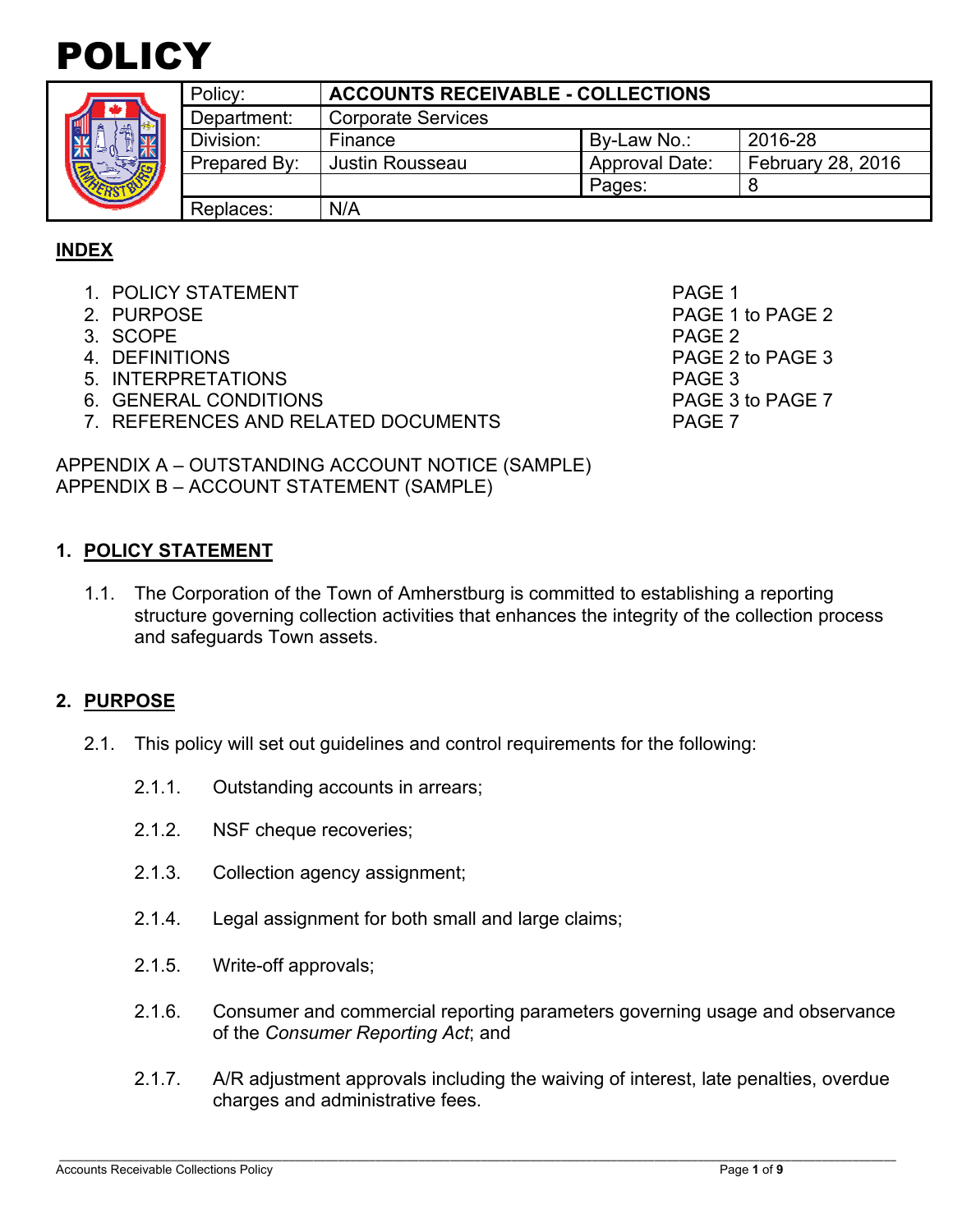- 2.2. This policy will ensure the regular review and follow up of all outstanding accounts receivable.
- 2.3. This policy establishes procedures for the benchmarking and monitoring of the collection process as a measurement of performance.

# **3. SCOPE**

- 3.1. This policy applies to all Town of Amherstburg employees engaged in the collection of trade accounts receivable, or other unsecured debt as assigned, excluding municipal property taxes.
- 3.2. This policy shall be reviewed every two year from the date it becomes effective, and/or sooner at the discretion of the Director of CorporateServices/Treasurer.

## **4. DEFINITIONS**

- 4.1. **A/R** refers to Accounts Receivable.
- 4.2. **Chief Administrative Officer (CAO**) is the Chief Administrative Officer for the Corporation of the Town of Amherstburg, which includes the roles and responsibilities as laid out in Section 229 of the *Municipal Act, 2001*.
- 4.3. **Collection Agency** also known as a "debt collector", is a business that pursues payments of debts owed by individuals or businesses. Most collection agencies operate as agents of creditors.
- 4.4. **Council** refers to the current elected Council for the Corporation of the Town of Amherstburg. This includes, as an entirety, the Mayor, Deputy Mayor and Councillors.
- 4.5. **Director** is the person responsible for direction and operational control of a division as defined on the Town's organizational structure.
- 4.6. **Employee/Staff** is any person employed with the Town of Amherstburg, including any union or non-union, regular or temporary, full-time, part-time, seasonal or casual staff member, including but not limited to permanent staff, temporary staff, committee members, students, recreation staff, contract employees, and paid work placements.
- 4.7. **Manager** reports directly to a Director (or the CAO in some instances) and who is responsible for a department within a division of the Corporation, as defined on the Town's organizational structure.
- 4.8. **Non-Sufficient Funds (NSF)** used in the banking industry to signify that there are "nonsufficient funds" in an account in order to honor a check drawn on that account. This is known as a "bounced check" or "bad check".
- 4.9. **Senior Management Team (SMT)** is comprised of the Chief Administrative Officer and the Directors. If a Director is unavailable, a delegate may be assigned.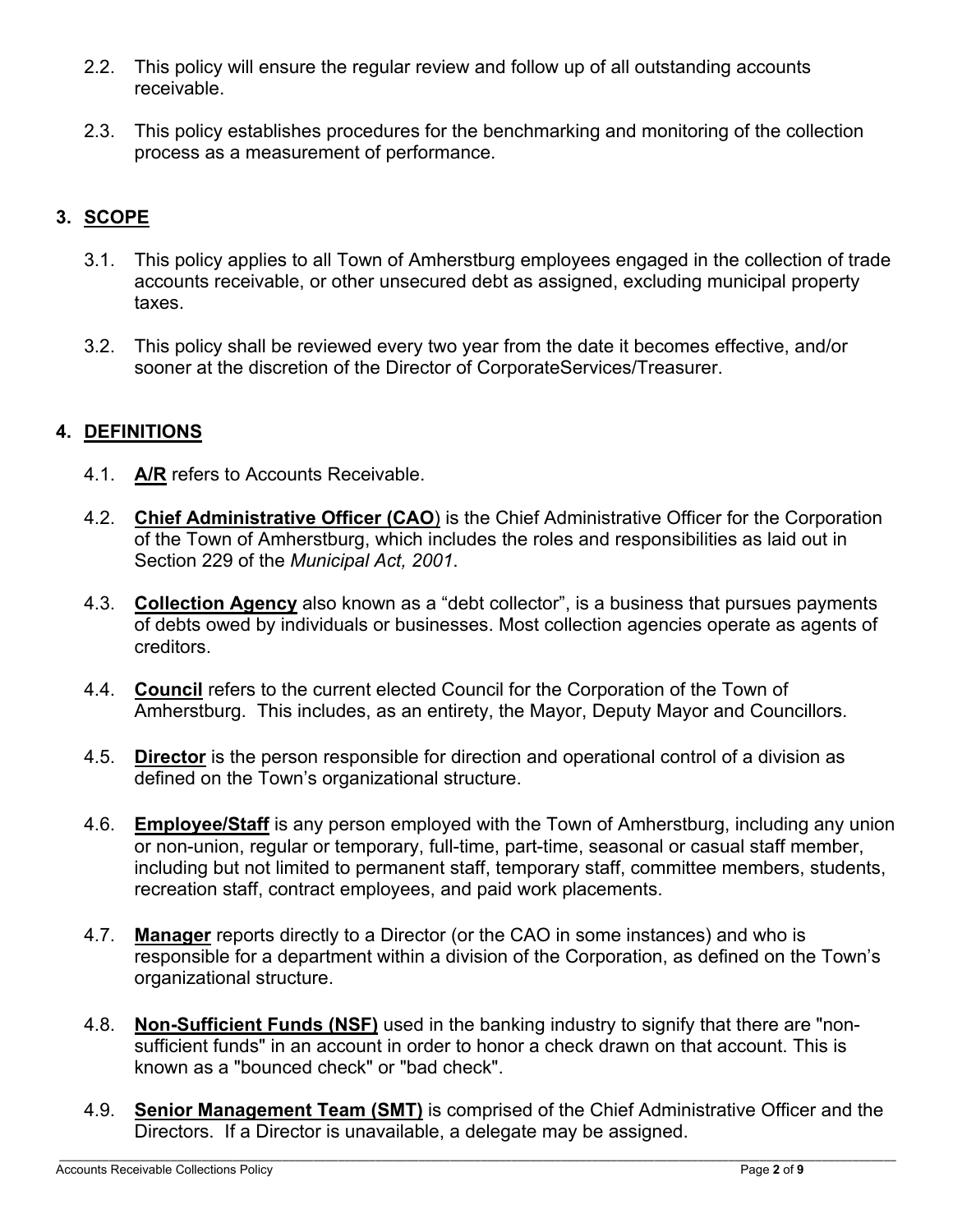- 4.10. **Town** is the Corporation of the Town of Amherstburg.
- 4.11. **Treasurer** is the Treasurer for the Corporation of the Town of Amherstburg, which includes the roles and responsibilities as laid out in Section 286 of the *Municipal Act, 2001*.

## **5. INTERPRETATIONS**

5.1. Any reference in this Policy to any statute or any section of a statute shall, unless expressly stated, be deemed to be reference to the statute as amended, restated or re-enacted from time to time. Any references to a By-law or Town policy shall be deemed to be a reference to the most recent passed policy or By-law and any replacements thereto.

#### **6. GENERAL CONDITIONS**

#### 6.1. **Credit Reports**

- 6.1.1. In accordance with **Section 8 (1) (d) (i)** of the *Consumer Reporting Act*, Town employees have the authority to run a consumer or commercial credit report on any person or entity as long as evidence is presented in which the report was run in connection with the collection of a debt.
- 6.1.2. Town employees will order consumer and commercial credit reports only for permissible purposes, and only in compliance with Federal and Provincial credit reporting laws.
- 6.1.3. Consumer credit reports will be used for no purpose other than the permissible purpose and the Town will hold all consumer or commercial credit reports in the strictest of confidence and will not disclose any information contained therein to others, except where required by applicable law.
- 6.1.4. Consumer or commercial reports will only be ordered in connection with legitimate business transactions involving the Town.
- 6.1.5. Town employees will not provide a copy of consumer or commercial credit report to the consumer or entity, except as may be required by law.
- 6.1.6. Should a consumer dispute information obtained from a reporting agency, they must be referred to that same reporting agency.

#### 6.2. **Outstanding Account Notice**

- 6.2.1. Outstanding Account notices (Appendix A) are sent to the customer of the outstanding account when they enter arrears and shall include the following:
	- 6.2.1.1. Legal name of customer;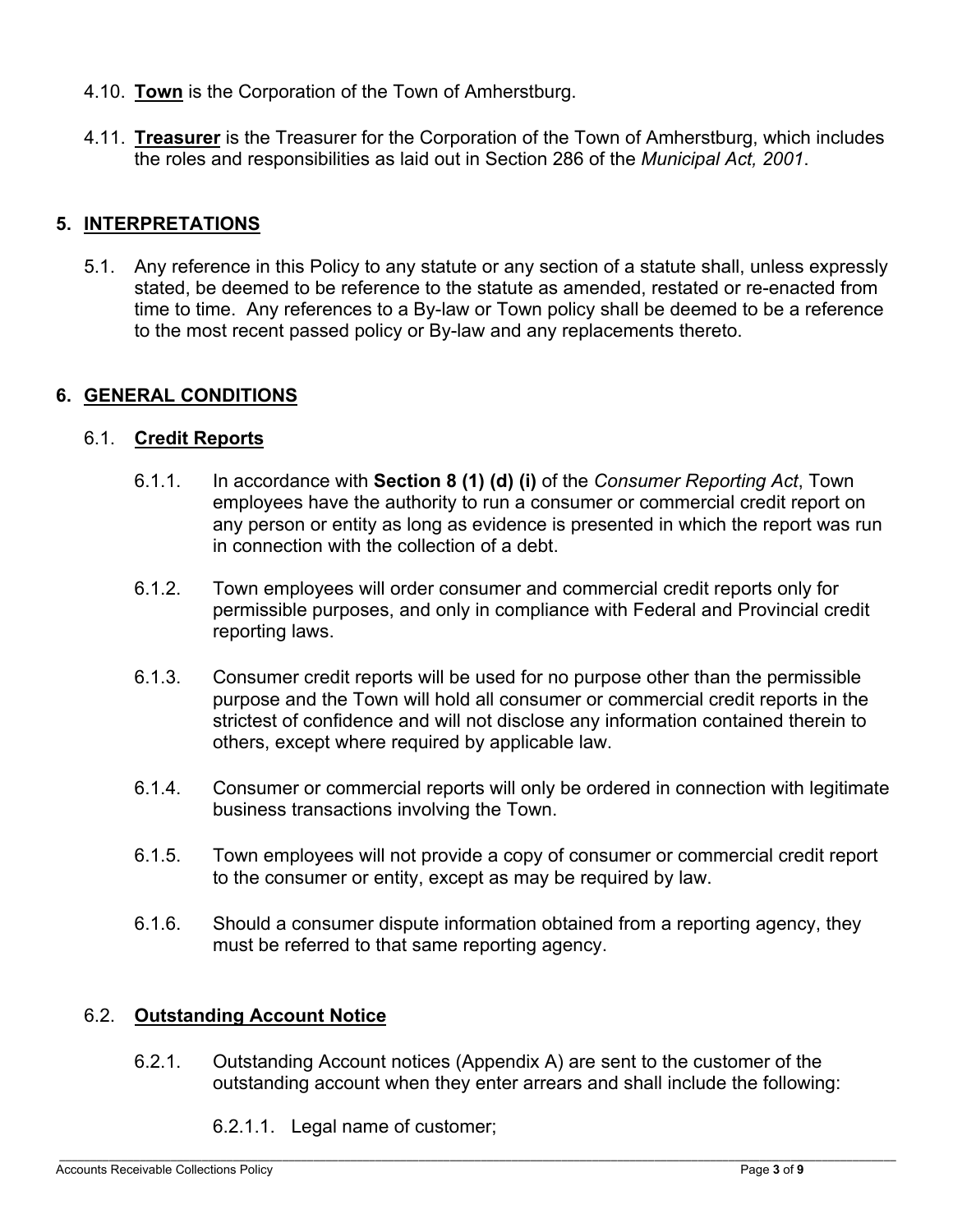- 6.2.1.2. Account name/number and amount owing;
- 6.2.1.3. Interest charge; and
- 6.2.1.4. Payment date.
- 6.2.2. Outstanding account notices may also be accompanied by an account statement of the aforementioned outstanding account arrears.
- 6.2.3. Notices will be sent out as soon as the account enters arrears, as well as each subsequent month thereafter.
- 6.2.4. Once a balance reaches sixty (60) days past due, a final notice will be sent once more indicating the outstanding account arrears.
	- 6.2.4.1. Every attempt will be made for telephone or personal contact to inquire further about the account and to ensure the customer understands the consequences of non-payment.
	- 6.2.4.2. Plans or schedules of payment for outstanding account arrears may be made available on a case by case basis, however, they must be made before the outstanding account reaches ninety (90) days past due.
- 6.2.5. In the event that payment of the outstanding account arrears is not made within thirty (30) days of the final notice being issued, the Town of Amherstburg reserves the right to add the outstanding account arrears to the customer tax roll, should that customer be a resident or own property in the jurisdiction of the Town of Amherstburg.
	- 6.2.5.1. If the customer is not a resident or does not own property in the jurisdiction of the Town of Amherstburg, and all internal avenues have been exhausted, the outstanding account will be sent to a collection agency and any additional costs shall be borne by the customer.

#### 6.3. **Collection Rules**

- 6.3.1. Town employees may not discuss a debt with anyone other than the debtor unless required by applicable law.
- 6.3.2. Town employees may not discuss a debt with a solicitor or representative of the debtor unless they receive a written declaration from the debtor confirming representation and authorizing the disclosure of information to that same representative.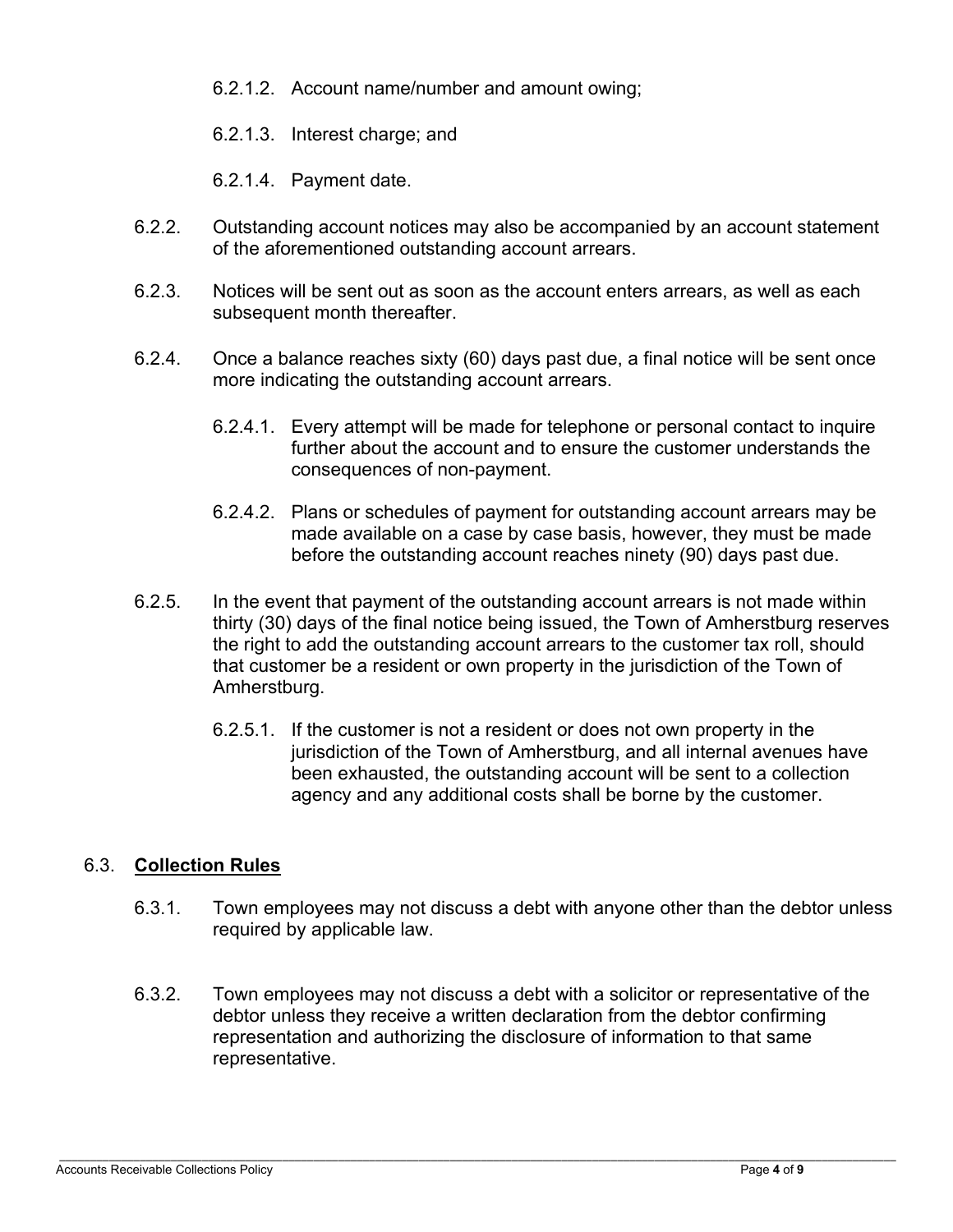6.3.3. Town employees may not be discriminatory or prejudicial in their collection practices and are expected to maintain the utmost professionalism throughout the collection process.

#### 6.4. **Use Of Collection Agency**

- 6.4.1. A collection agency may be assigned an account for collection once all internal avenues have been exhausted.
- 6.4.2. The agency will be monitored on a regular basis to measure results.
- 6.4.3. Accounts referred to a collection agency will be given consideration for purposes of the allowance for doubtful account and assist in the determination of write-off recommendations.
- 6.4.4. An account will be identified as non-collectable when a collection agency returns the account as uncollectable, untraceable, or advises that no assets remain to pursue further collection efforts.

#### 6.5. **Legal Claims**

6.5.1. All claims over the Small Claims Court limit must be forwarded to the Town Solicitor to commence legal action.

#### 6.6. **Bad Debt Expense**

6.6.1. The determination of allowance for doubtful accounts will be formulated after careful examination of pre-identified non-collectable accounts.

#### 6.7. **Write-Offs**

- 6.7.1. Write-offs may be performed against the Allowance for Doubtful Accounts on an ongoing basis upon authorized approval of those accounts identified as noncollectable.
- 6.7.2. An account will be identified as non-collectable where all of the following conditions exist:
	- 6.7.2.1. It has been listed with a collection agency.
	- 6.7.2.2. Litigation against a debtor is unsuccessful.
	- 6.7.2.3. The debtor files for bankruptcy.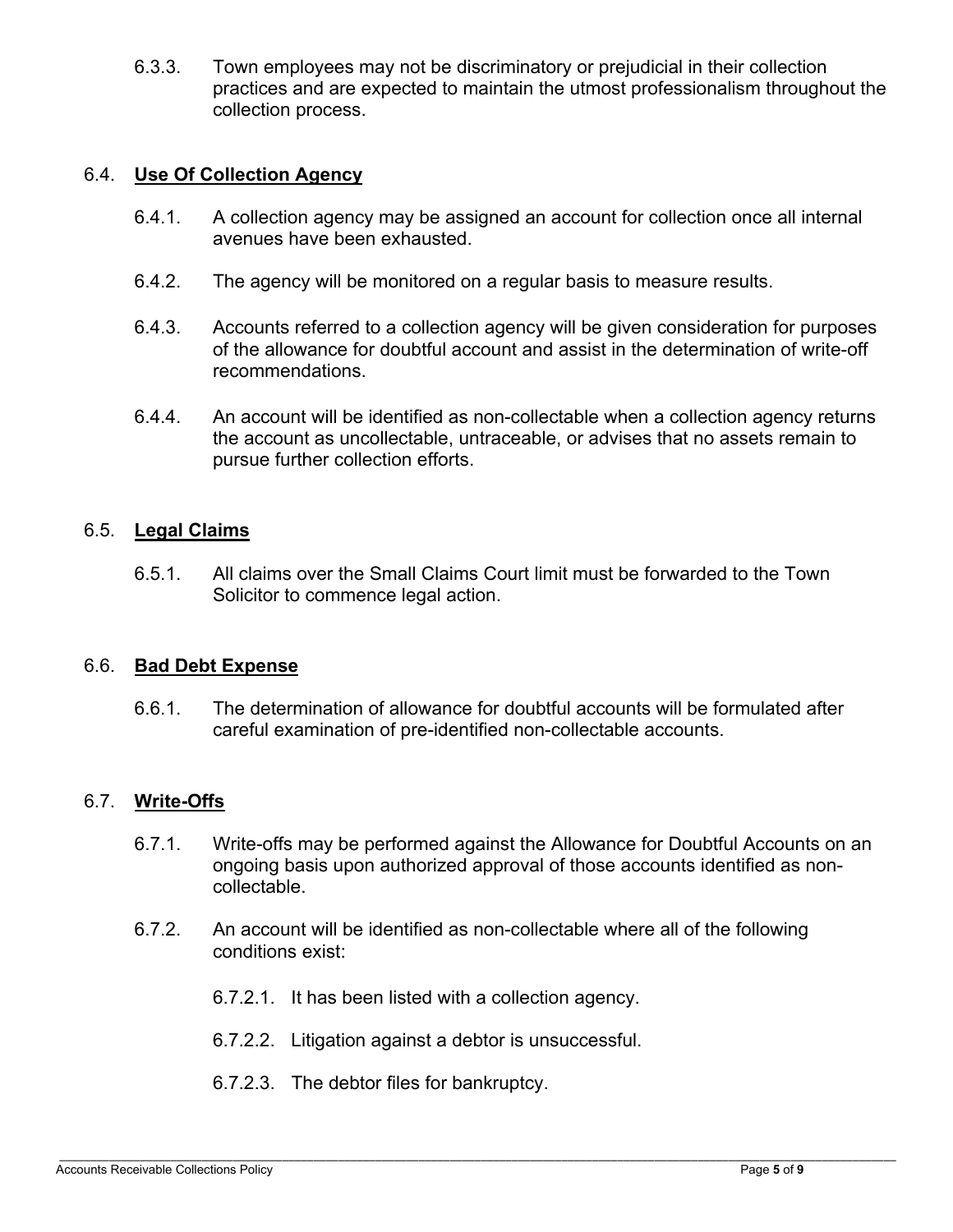- 6.7.2.4. After receiving advice from the Town solicitor indicating our claim would not be successful.
- 6.7.3. Any monies recovered from the debtor subsequent to the write-off will be posted as a bad debt recovery.
- 6.7.4. Thresholds exist to permit the write-off of non-collectable accounts receivable balances upon valid authorization.
	- 6.7.4.1. The following positions may authorize the write-off of these balances, if, in their opinion, all means of collection have been exhausted:
		- a. **Director of Corporate Services/Treasurer** up to **\$10,000** plus any related interest or penalties on a per account basis.
		- b. **Chief Administrative Officer** from **\$10,000** to **\$50,000** plus any related interest or penalties on a per account basis.
		- c. Any amounts in excess of **\$50,000** plus any related interest or penalties shall only be written off with **Council** approval.

#### 6.8. **Netting**

- 6.8.1. Payables can be netted to outstanding receivables.
- 6.8.2. The entity that is being netted must also be the same legal entity that originated the debt.

#### 6.9. **Records and Information**

#### 6.9.1. **Write-Off Reporting**

- 6.9.1.1. As required, but at a minimum of once per year, the Supervisor of Revenue shall provide the Director of Financial Services/Treasurer and the CAO with a recommended list of write-offs.
- 6.9.1.2. The Director of Financial Services/Treasurer shall report to Town Council to request approval for all non-collectable accounts receivable write-offs over \$50,000.

#### 6.9.2. **Delinquency Reporting**

- 6.9.2.1. Once per month, a delinquency analysis shall be performed by the Supervisor of Revenue.
- 6.9.2.2. The delinquency analysis will be provided to the Director of Corporate Services/Treasurer outlining details of the aged trial balance position.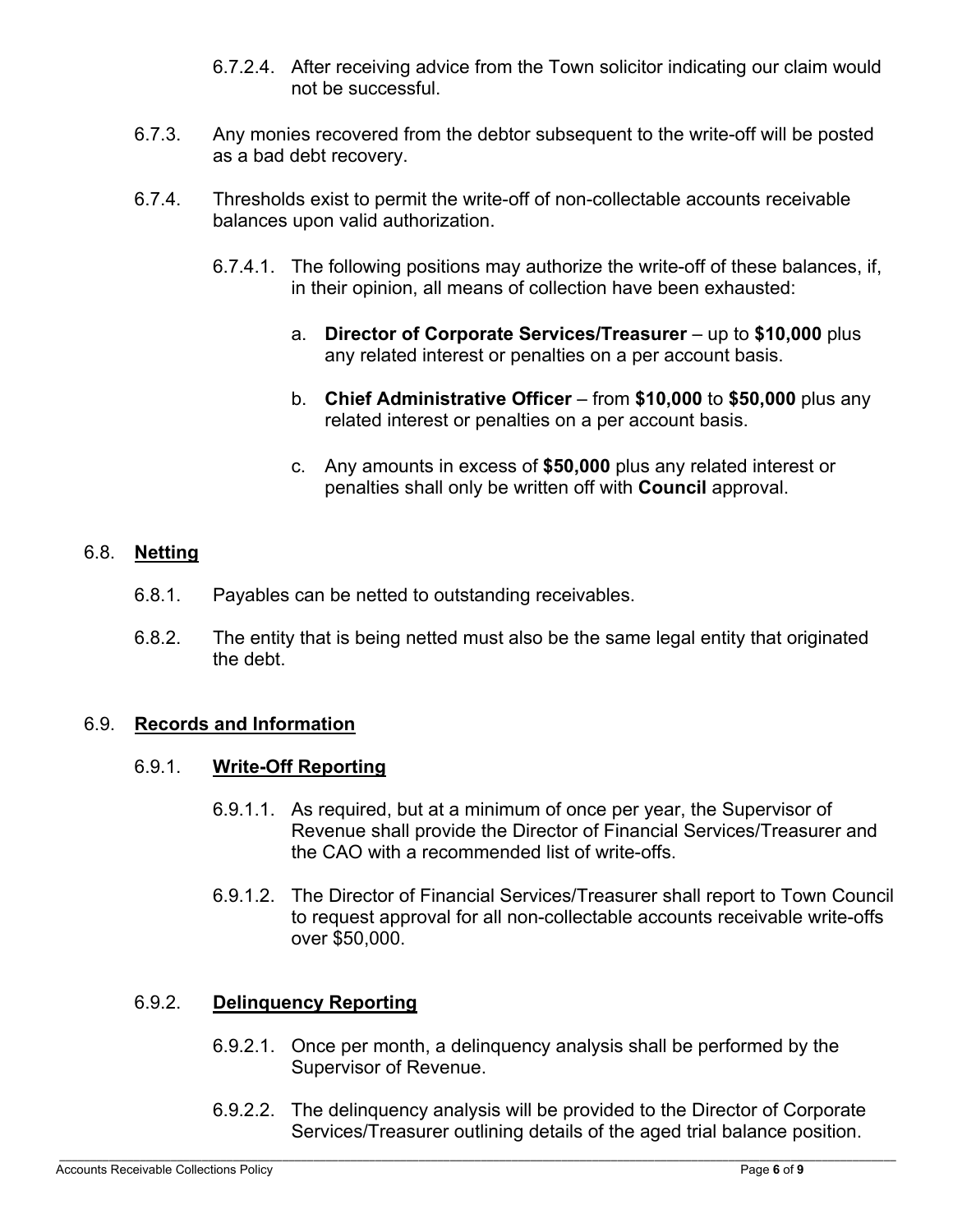# 6.9.3. **Safekeeping**

6.9.3.1. Consumer information will remain confidential and will be used only for the purposes collection of outstanding amounts due to the Town of Amherstburg.

# **7. REFERENCES AND RELATED DOCUMENTS**

- 7.1. Accounts Receivable Billing Policy
- 7.2. Consumer Reporting Act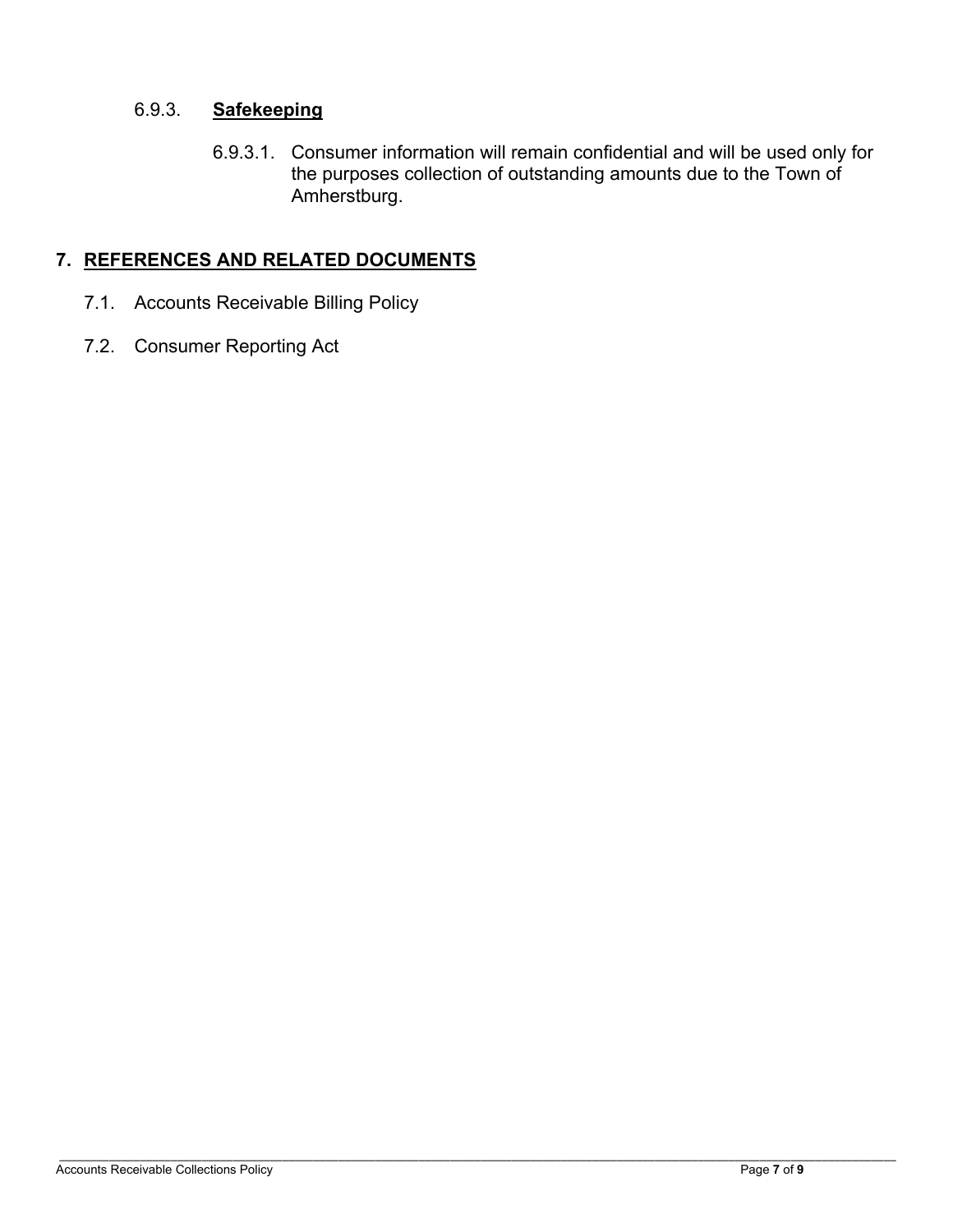# **APPENDIX A – OUTSTANDING ACCOUNT NOTICE**

The Corporation of the Town of Amherstburg

<Date>

Dear Sir/Madam:

 Re: Account Number Amount

Please find enclosed a Reminder Notice for the above mentioned account.

 Our records as of <date> indicate your account as having arrears in the amount of <\$>. Your account is currently subject to interest and penalty charges at a rate of 1.25% per month.

 You will note that your account is greater than 90 days old. Our normal terms require payment within thirty days of the invoice being sent to you or alternative collection methods can be used to collect the amount.

 In order to avoid Collection Agency proceedings, and the significant costs associated with such proceedings, we would recommend immediate payment of the total amount indicated or alternatively that you make appropriate payment arrangements to discharge the arrears by <date>.

 Your co-operation in discharging these arrears would be appreciated. If you wish to make payment arrangements and/or discuss your account, please do not hesitate to contact the undersigned.

Yours Sincerely,

Director of Financial Services/Treasurer